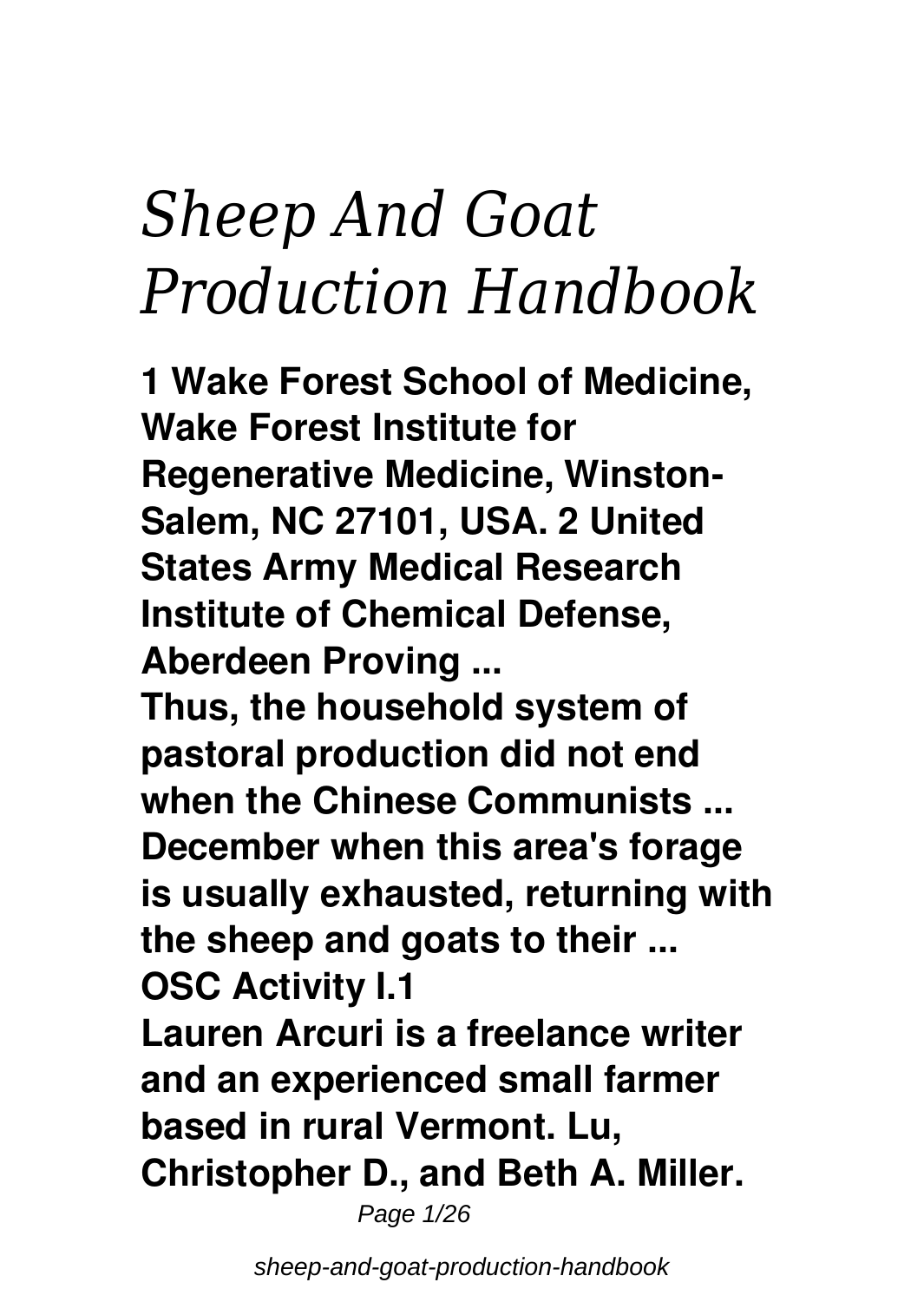**"Current Status, Challenges and Prospects for Dairy Goat ... Sheep And Goat Production Handbook**

**Lauren Arcuri is a freelance writer and an experienced small farmer based in rural Vermont. Lu, Christopher D., and Beth A. Miller. "Current Status, Challenges and Prospects for Dairy Goat ...**

**The Benefits of Raising Goats Lameness in sheep and goats remains a significant source of morbidity and economic losses in North American flocks and herds. Lameness creates a marked and persistent negative impact on fertility, ...**

# **Lameness in Small Ruminants A new handbook precisely**

Page 2/26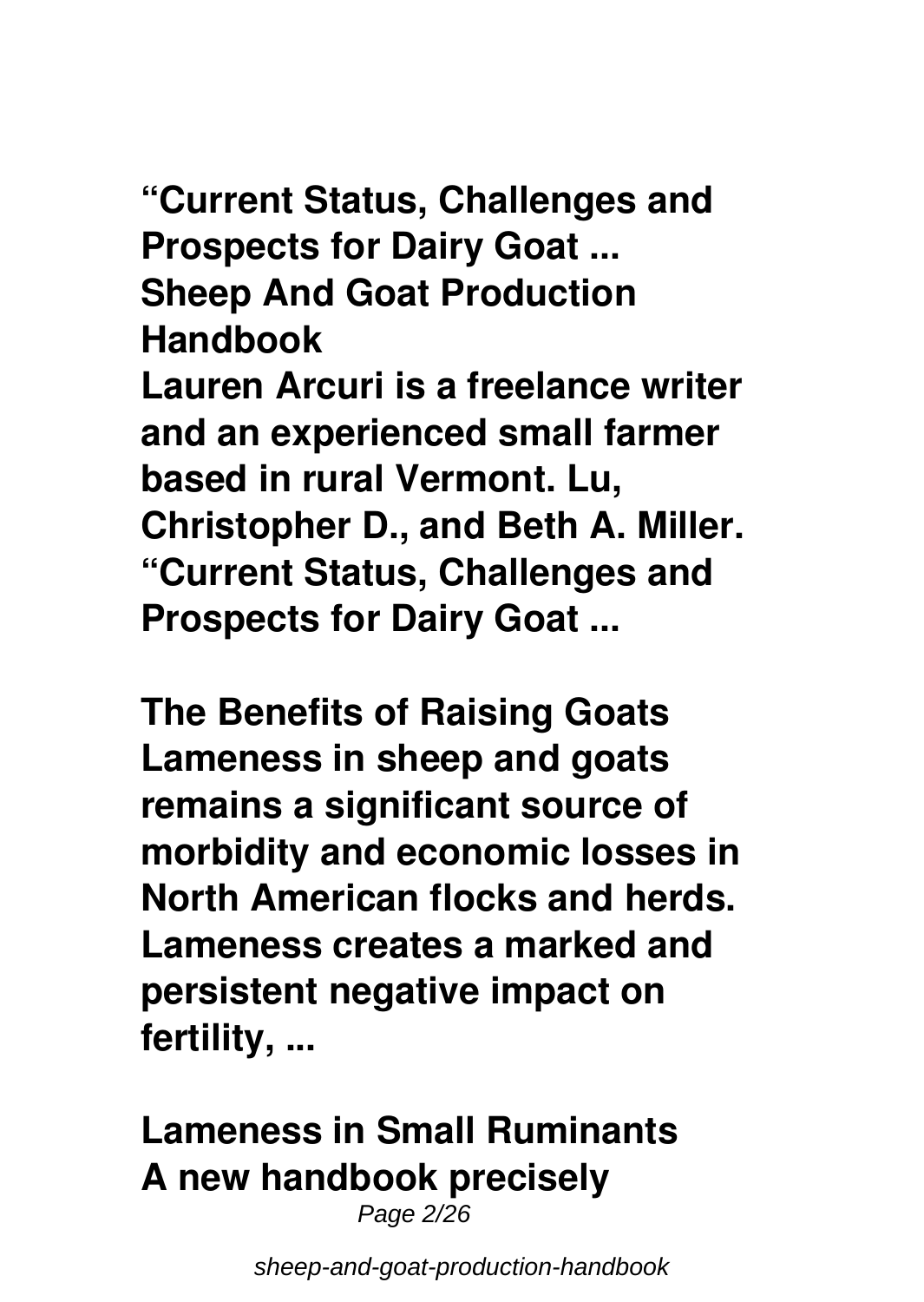**designed to explain ... by internal parasites in disease conditions and in efficient production. Cattle, sheep, and goats the world over support many kinds of internal ...**

**The Home Herdsman's Guide to Parasite Detection, Parasite Control, and Parasite Prevention in Livestock**

**Our Handbook reads under the General 4-H Livestock Rules and each animal section who is complete the training: "All livestock 4-H members exhibiting animals in the Beef, Dairy Goat, Meat Goat, Poultry ...**

**Youth for the Quality Care of Animals (YQCA) Program This project will improve understanding of factors that affect** Page 3/26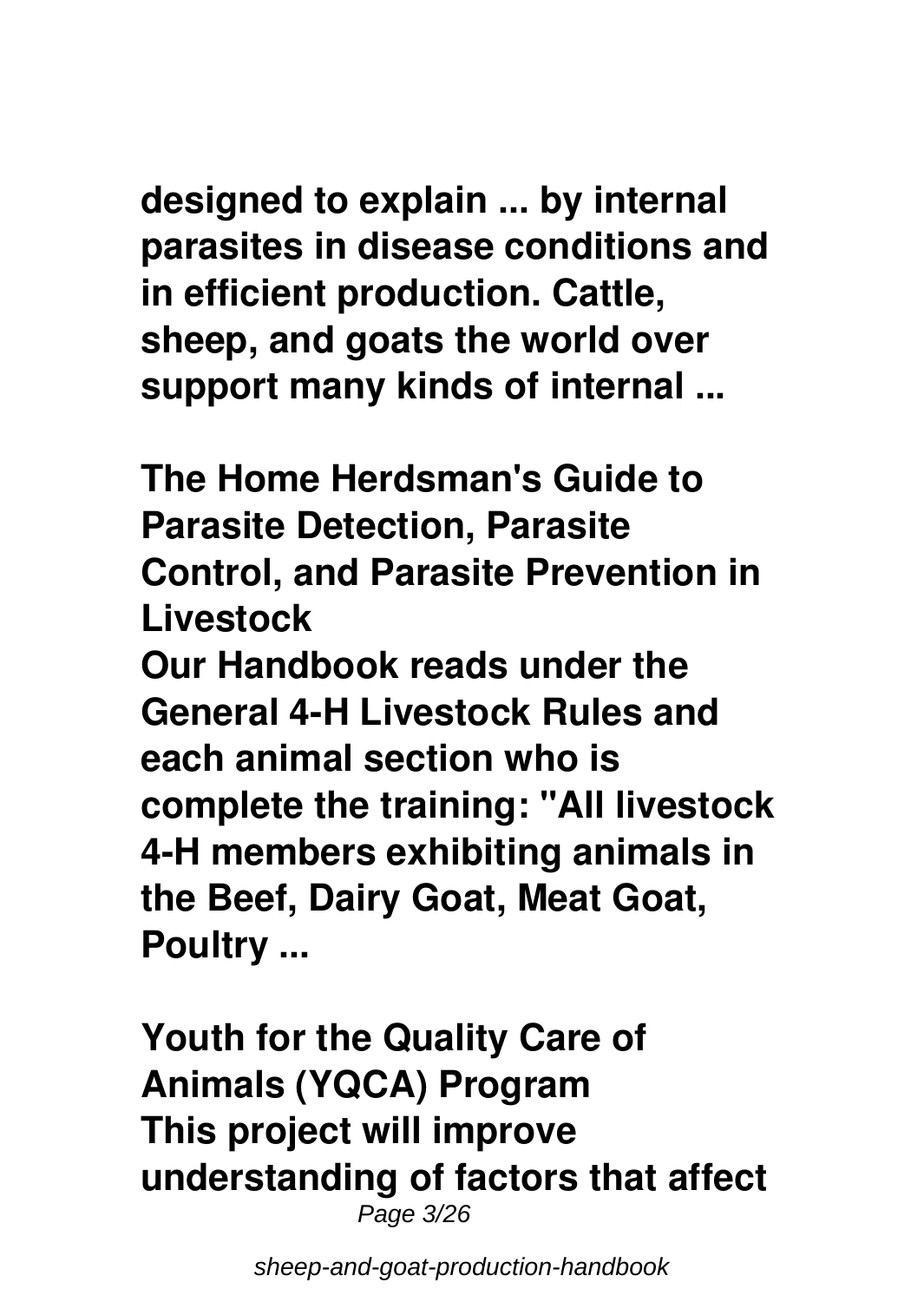**two major sources of gastrointestinal nematodes (GIN) responsible for parasitic infections in sheep: over-wintering of hypobiotic larvae ...**

**OSC Activity I.1 circa 3,500 BC: The domestication of animals, including goats, sheep, asses, cattle, pigs, horses, and dogs -- combined with the invention of the wheel and the development of irrigation -- has ...**

#### **Pet Timeline**

**Thus, the household system of pastoral production did not end when the Chinese Communists ... December when this area's forage is usually exhausted, returning with the sheep and goats to their ...**

Page 4/26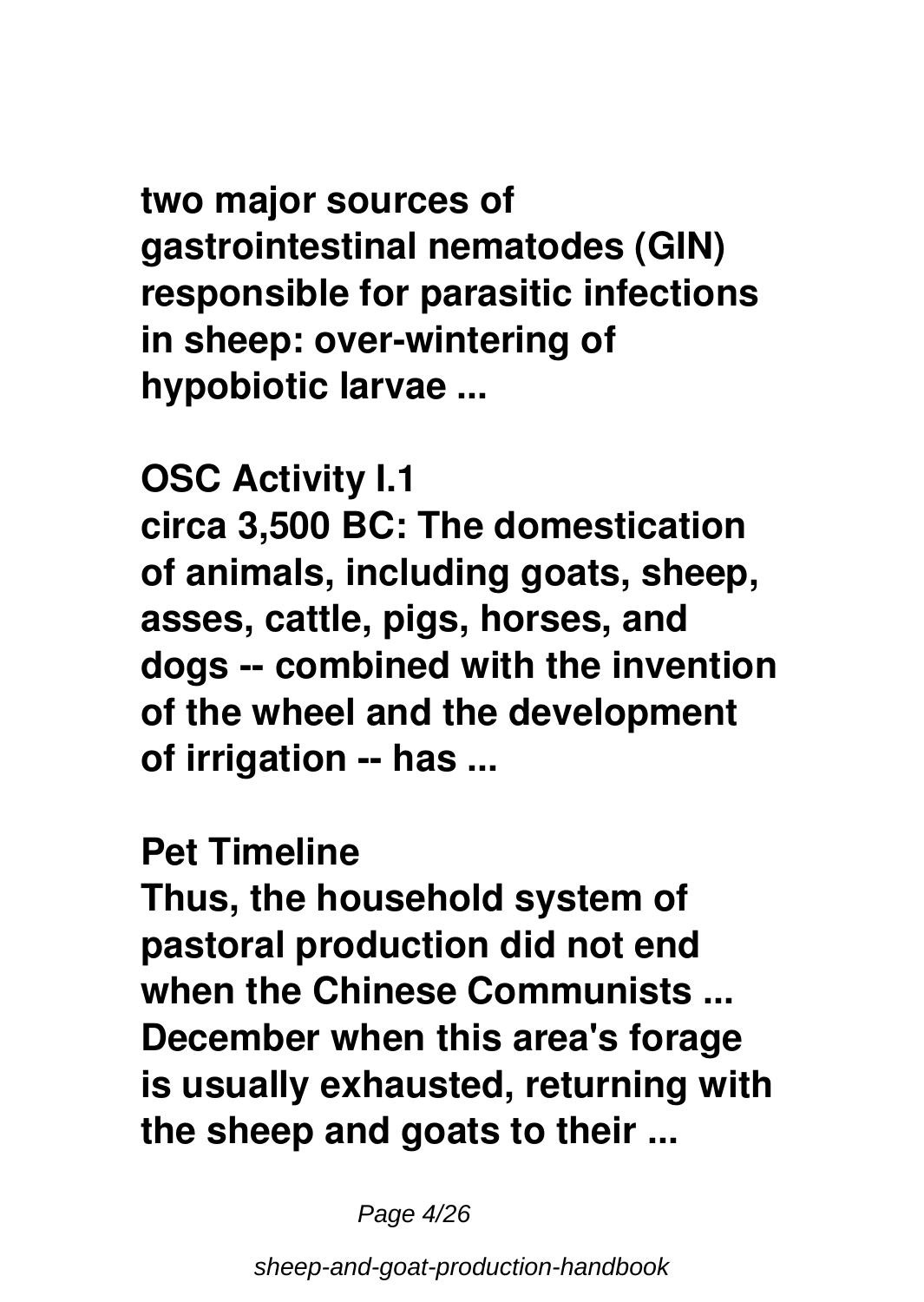**Change and Continuity in Nomadic Pastoralism on Both compounds can be distinguished from typical D 2 agonists, however, because they do not cause behavioral signs associated with activation of either normosensitive or supersensitive ...**

**Interactions of the Novel Antipsychotic Aripiprazole (OPC-14597) with Dopamine and Serotonin Receptor Subtypes In contrast, the rearing of farm animals today is dominated by industrialized facilities (commonly referred to as "factory farms") that maximize profits by treating animals not as sentient creatures, ...**

#### **Farm Animals This excerpt focuses on efforts by** Page 5/26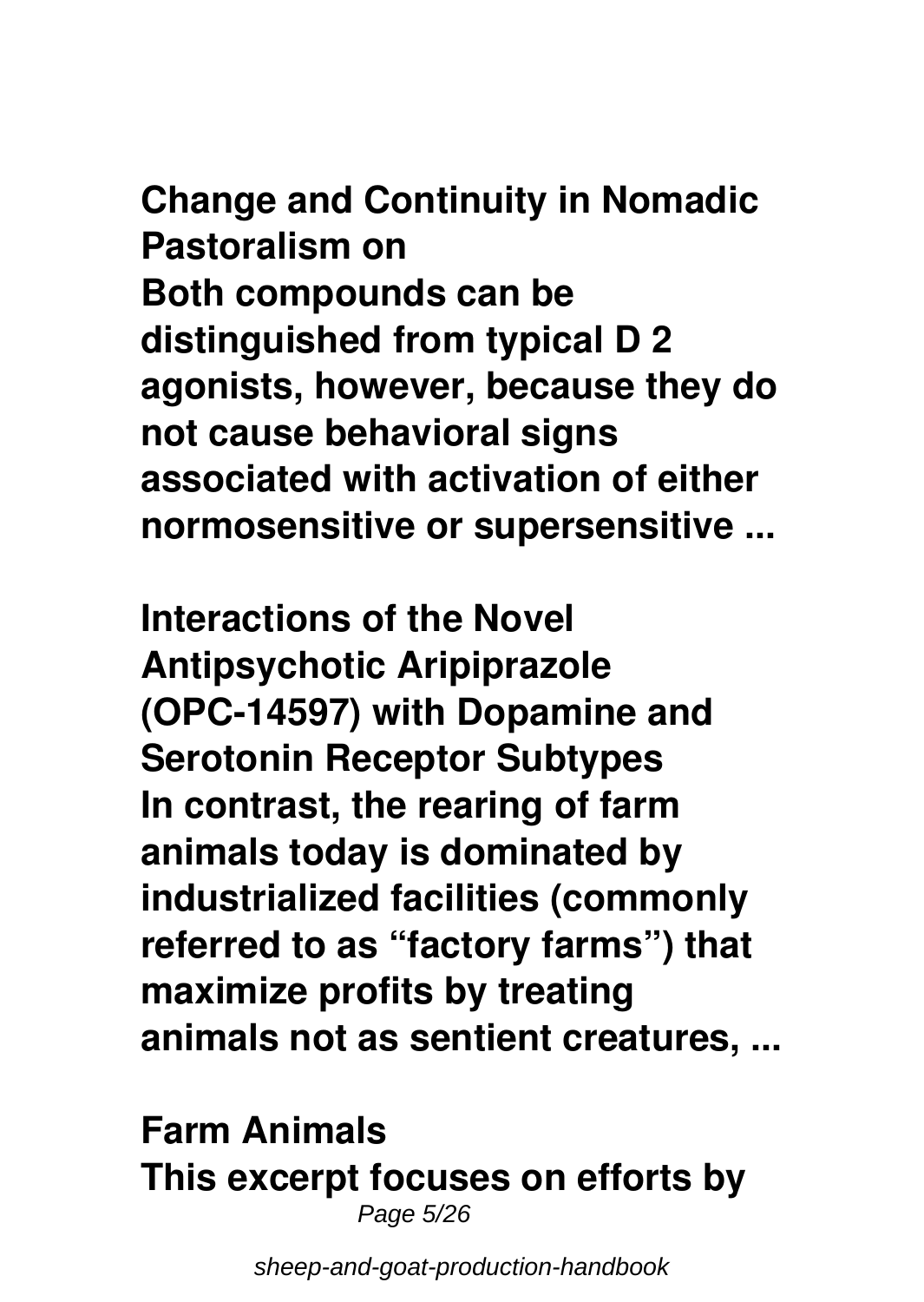**Serbian herders to bring a breed of heritage sheep back from the verge ... lies in combining farming, food production and tourism services.**

**Bringing Heritage Sheep Back From the Brink of Extinction "Whenever I took a decision, or adopted an alternative, it was after studying every relevant factor. . . geography, tribal structure, religion, social customs ...**

**Agribusiness Development Teams (ADT) in Afghanistan Handbook 1 Wake Forest School of Medicine, Wake Forest Institute for Regenerative Medicine, Winston-Salem, NC 27101, USA. 2 United States Army Medical Research Institute of Chemical Defense, Aberdeen Proving ...**

Page 6/26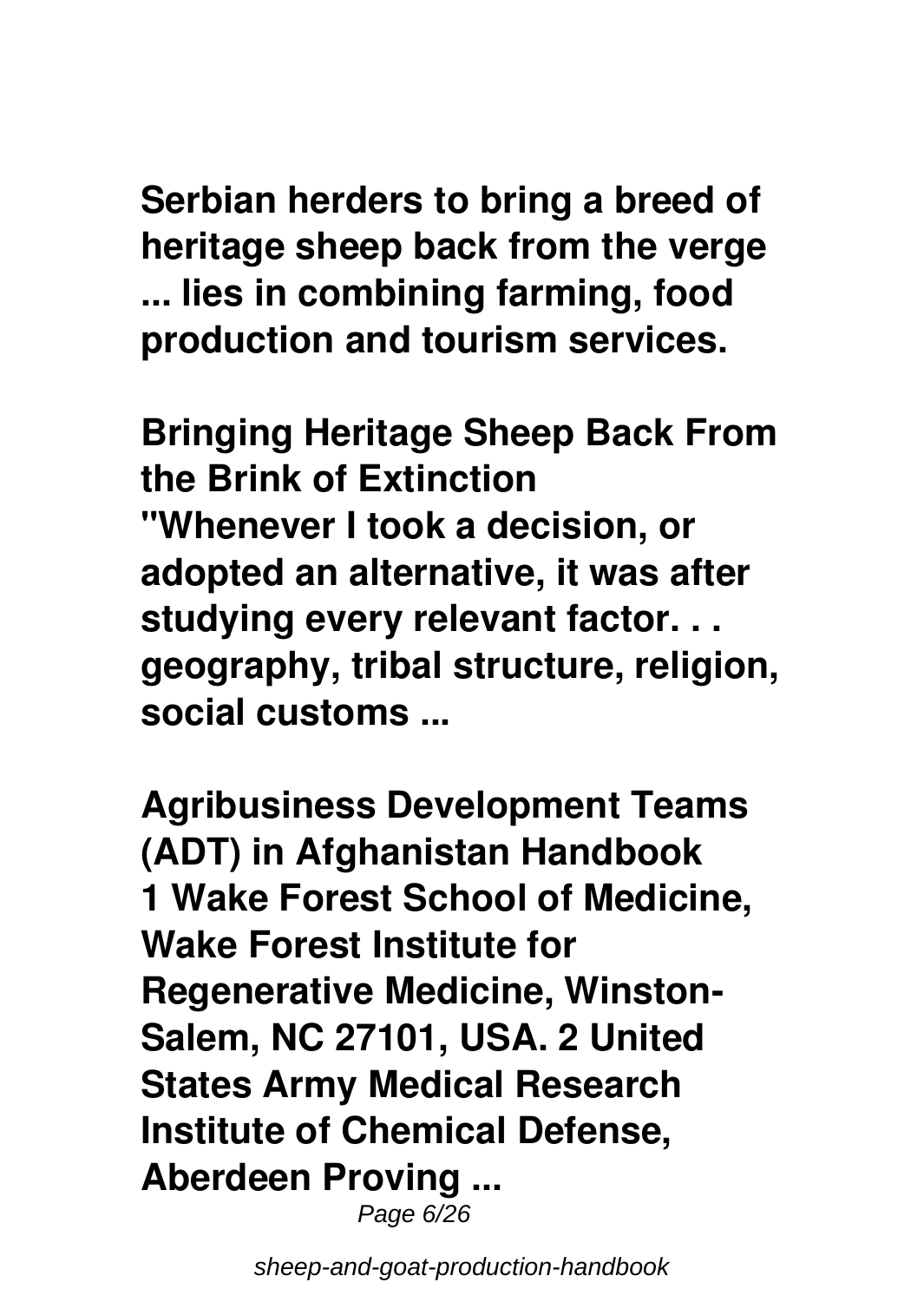**Neuronal delivery of antibodies has therapeutic effects in animal models of botulism No Added Hormones/No Hormones Administered (eggs, chicken, turkey, goose, duck, pork, bison, veal) The federal government prohibits the use of hormones in the production of poultry ... for ruminants ...**

**A Consumer's Guide to Food Labels and Animal Welfare With various colleagues, I have explored the material correlates and decision-making contexts of such practices as cereal irrigation, manuring and weeding of crops, training of draught cattle, milking ...**

#### **Professor Paul Halstead**

Page 7/26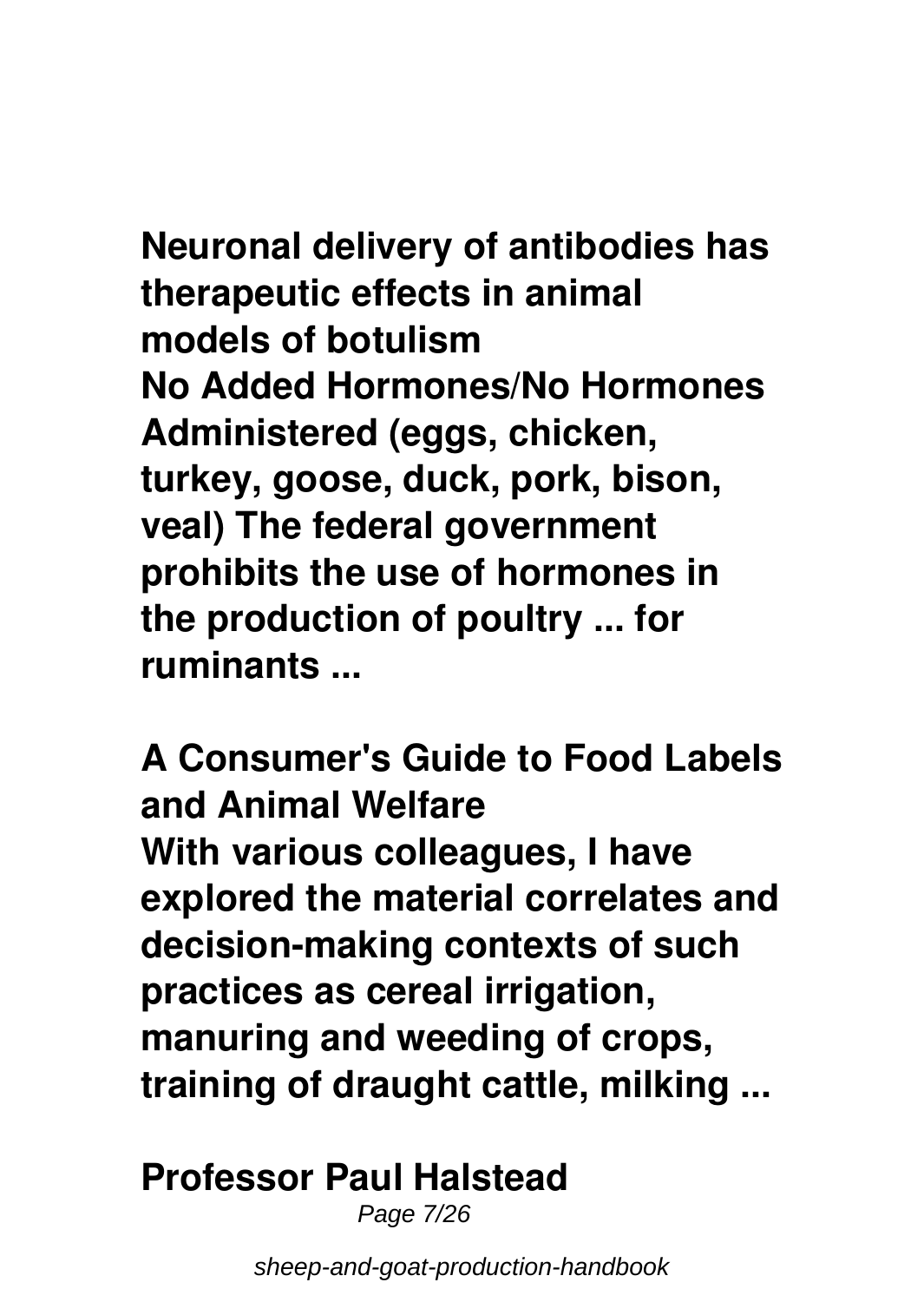**The following non-merit parks and recreation job opportunities are now available. Please note that these positions generally do not have fringe benefits such as leave, health insurance or retirement, ...**

**Non-Merit - Misc Parks and Rec Learn more about these risks in the Margin Handbook. The information contained in this communication is provided for general informational purposes only, and should not be construed as investment ...**

**Wealthfront Speeds Up Money Movement from the Wealthfront Cash Account The DMV Colorado Driver Handbook clearly states that slower ... Even the Holy Bible exhorts us to put goats on the left and sheep on** Page 8/26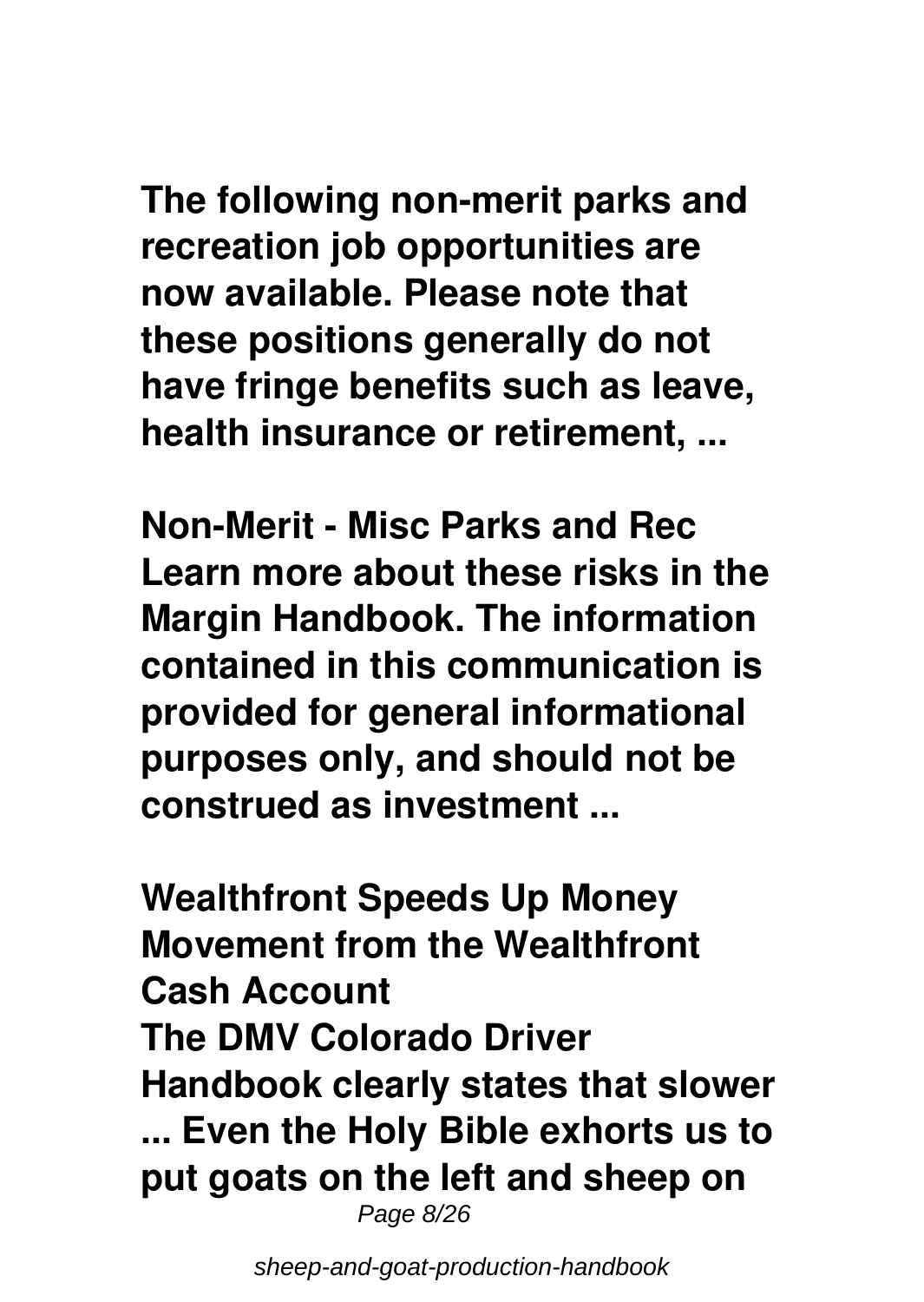**the right. Yet, despite all these earthly and heavenly warnings ...**

**Opinion | Kim McGahey: Get out of the left lane! In detail, whales can be affected by a wide range of naturally occurring endo- and ectoparasites, most of which are highly pathogenic 10. Furthermore, several parasites species have gained ...**

circa 3,500 BC: The domestication of animals, including goats, sheep, asses, cattle, pigs, horses, and dogs - combined with the invention of the wheel and the development of irrigation -- has ...

"Whenever I took a decision, or adopted an alternative, it was Page  $9/26$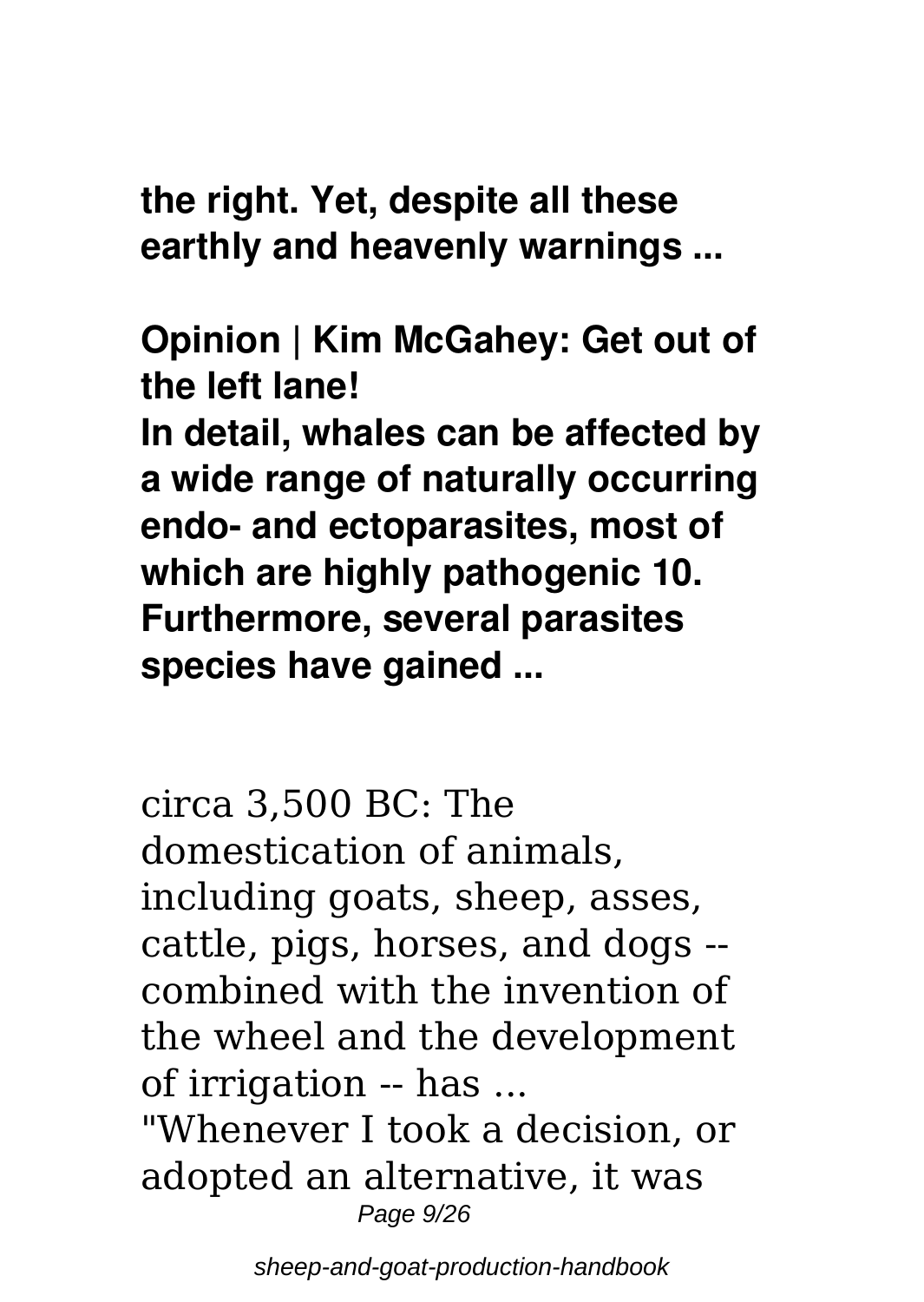### after studying every relevant factor. . . geography, tribal structure, religion, social customs ...

The DMV Colorado Driver Handbook clearly states that slower ... Even the Holy Bible exhorts us to put goats on the left and sheep on the right. Yet, despite all these earthly and heavenly warnings ...

# **Agribusiness Development Teams (ADT) in Afghanistan Handbook**

With various colleagues, I have explored the material correlates and decision-making contexts of such practices as cereal irrigation, manuring and weeding of crops, training of draught cattle, milking

Page 10/26

...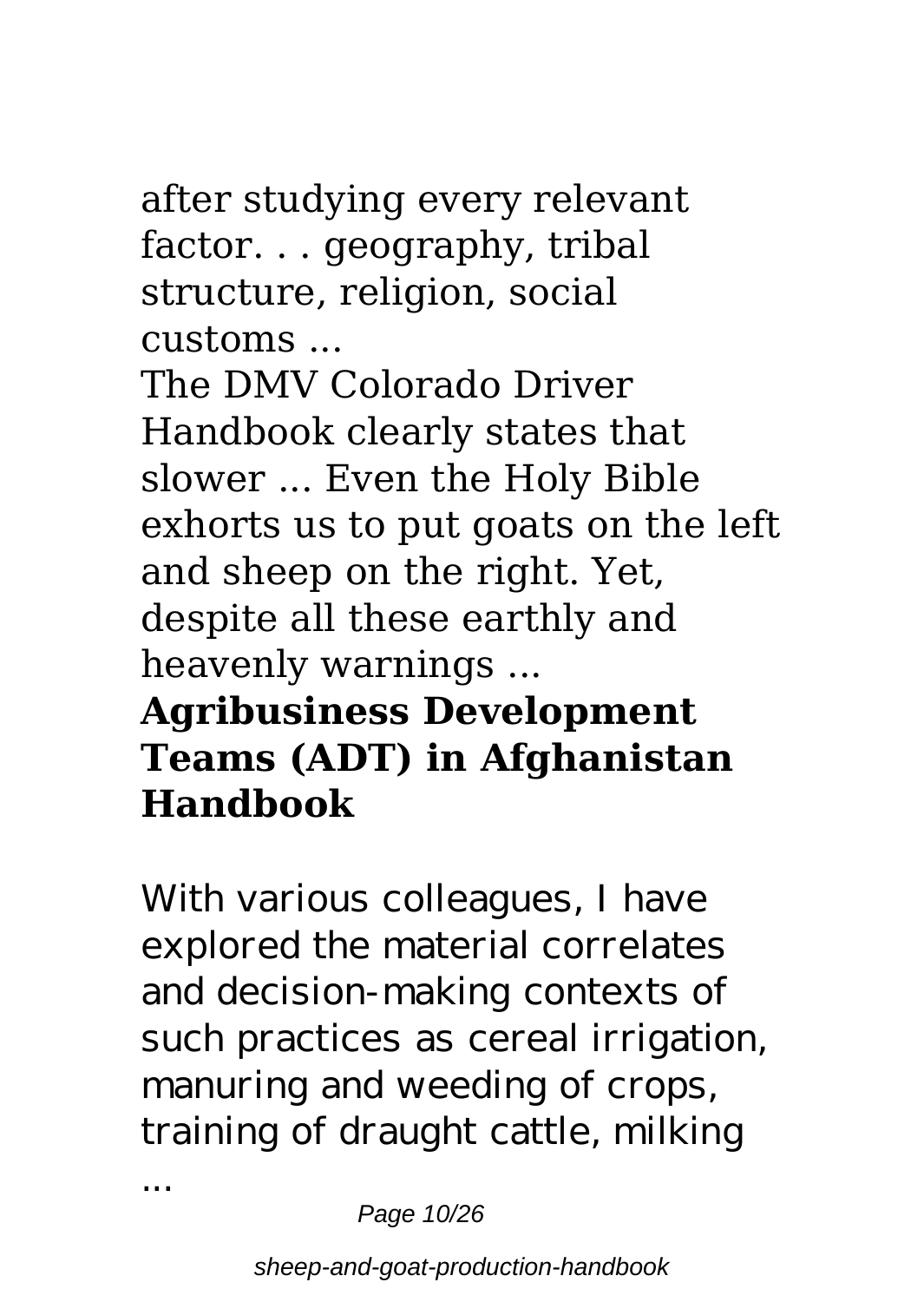**Youth for the Quality Care of Animals (YQCA) Program Pet Timeline Bringing Heritage Sheep Back From the Brink of Extinction**

**This project will improve understanding of factors that affect two major sources of gastrointestinal nematodes (GIN) responsible for parasitic infections in sheep: overwintering of hypobiotic larvae ...**

**A Consumer's Guide to Food Labels and Animal Welfare Professor Paul Halstead Our Handbook reads under**

Page 11/26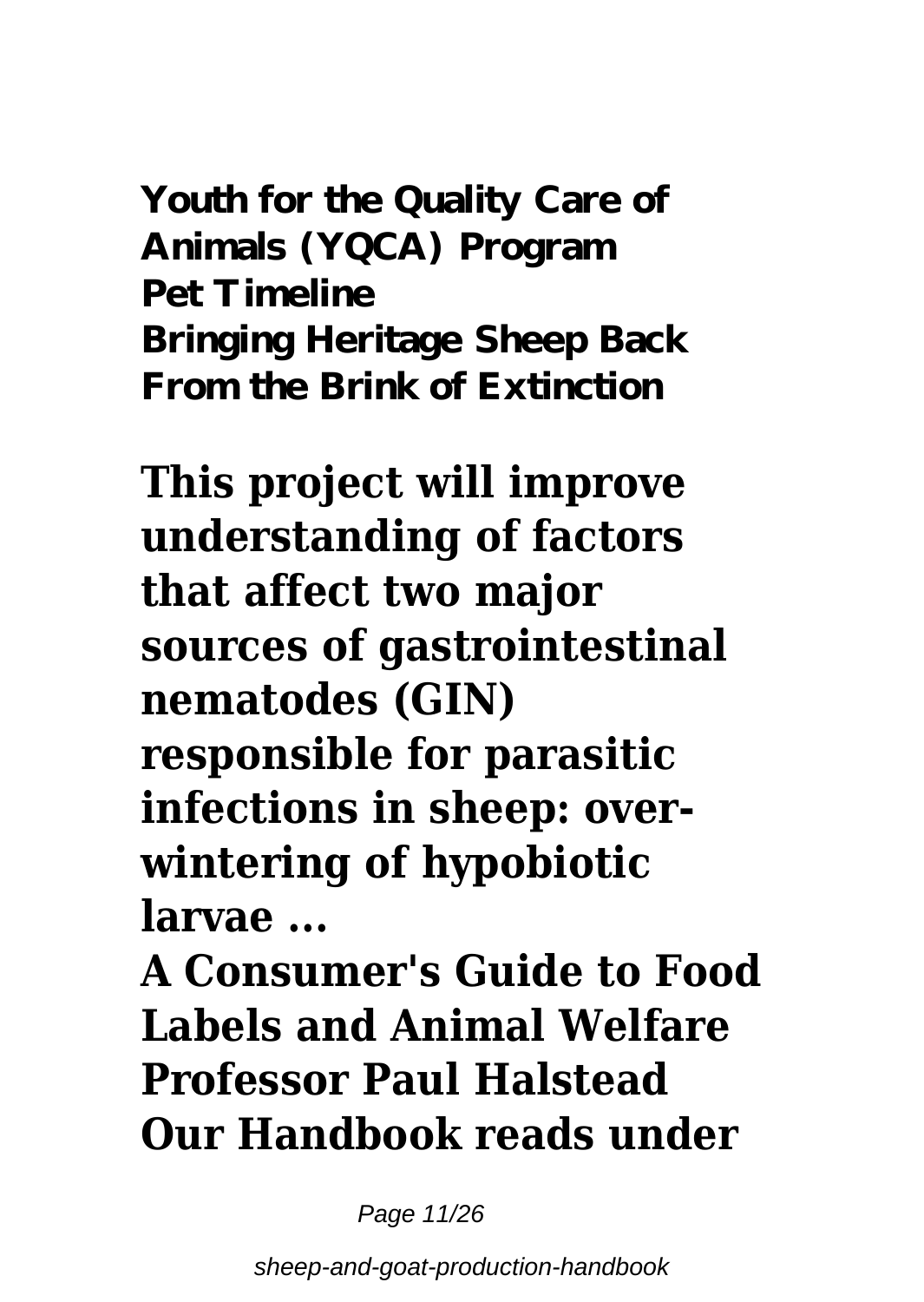**the General 4-H Livestock Rules and each animal section who is complete the training: "All livestock 4-H members exhibiting animals in the Beef, Dairy Goat, Meat Goat, Poultry ...**

*Both compounds can be distinguished from typical D 2 agonists, however, because they do not cause behavioral signs associated with activation of either normosensitive or supersensitive ... Change and Continuity in Nomadic Pastoralism on*

*Sheep And Goat Production Handbook*

Page 12/26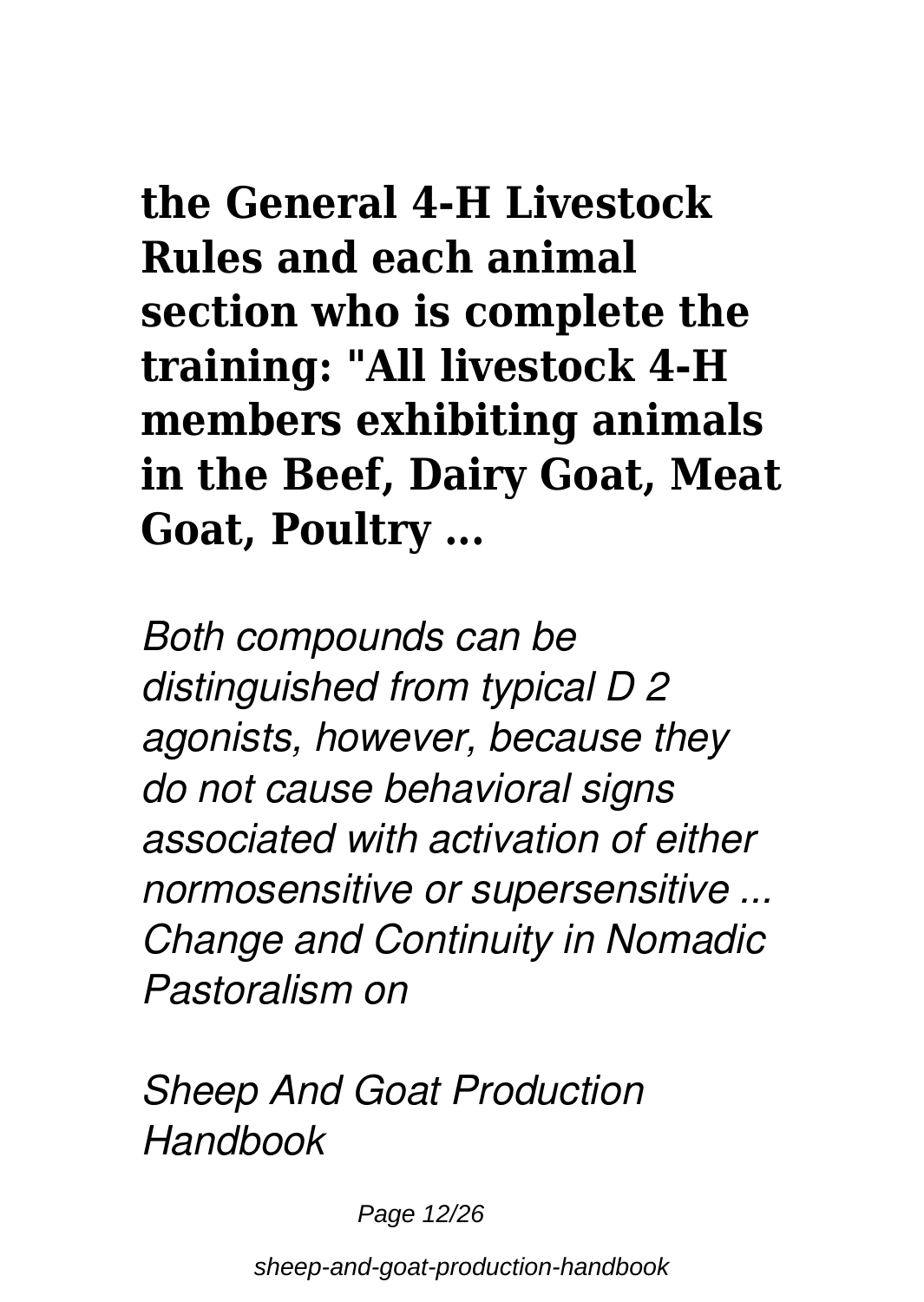*Lauren Arcuri is a freelance writer and an experienced small farmer based in rural Vermont. Lu, Christopher D., and Beth A. Miller. "Current Status, Challenges and Prospects for Dairy Goat ...*

*The Benefits of Raising Goats Lameness in sheep and goats remains a significant source of morbidity and economic losses in North American flocks and herds. Lameness creates a marked and persistent negative impact on fertility, ...*

*Lameness in Small Ruminants A new handbook precisely designed to explain ... by internal parasites in disease conditions and*

Page 13/26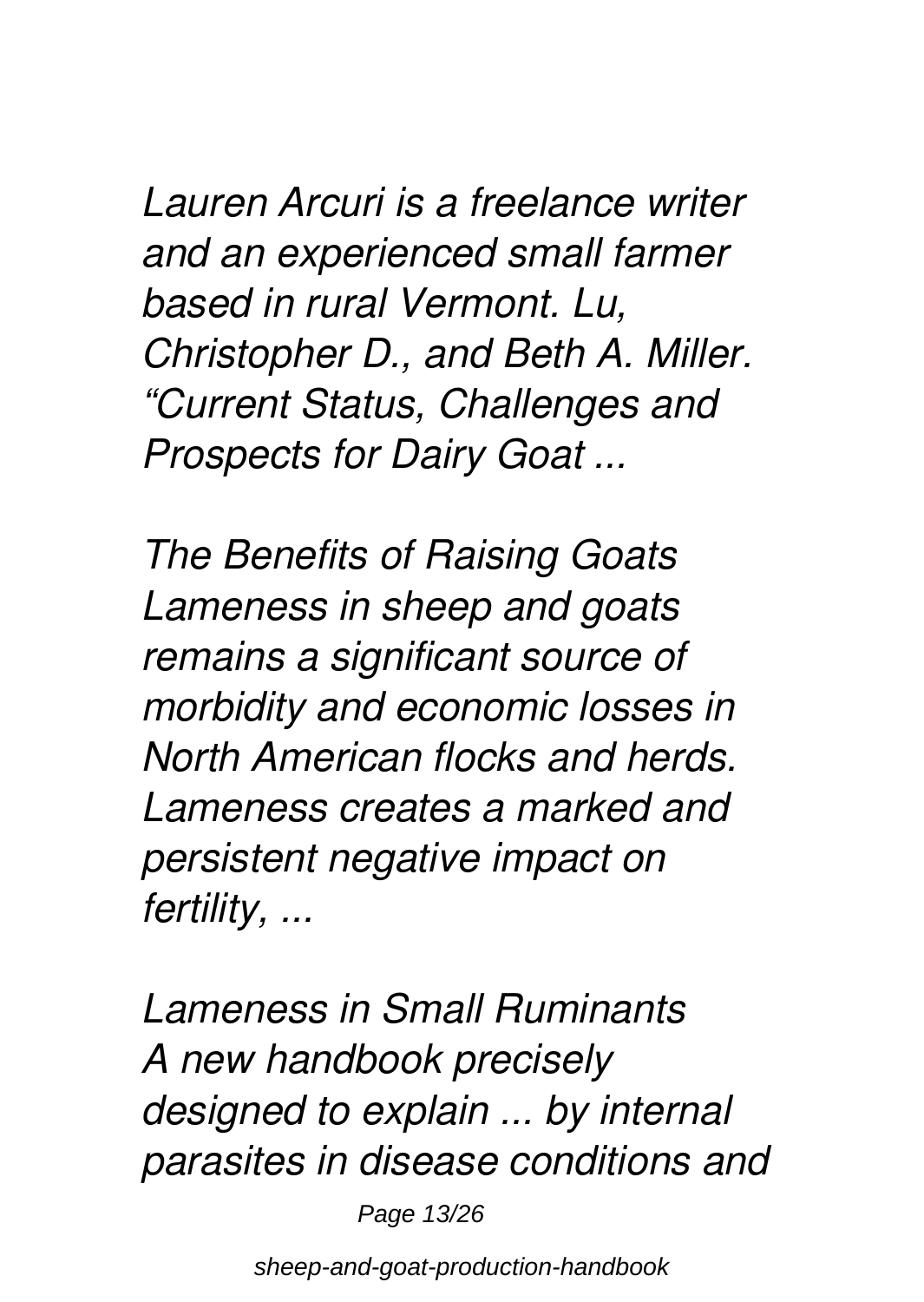*in efficient production. Cattle, sheep, and goats the world over support many kinds of internal ...*

*The Home Herdsman's Guide to Parasite Detection, Parasite Control, and Parasite Prevention in Livestock*

*Our Handbook reads under the General 4-H Livestock Rules and each animal section who is complete the training: "All livestock 4-H members exhibiting animals in the Beef, Dairy Goat, Meat Goat, Poultry ...*

*Youth for the Quality Care of Animals (YQCA) Program This project will improve understanding of factors that affect*

Page 14/26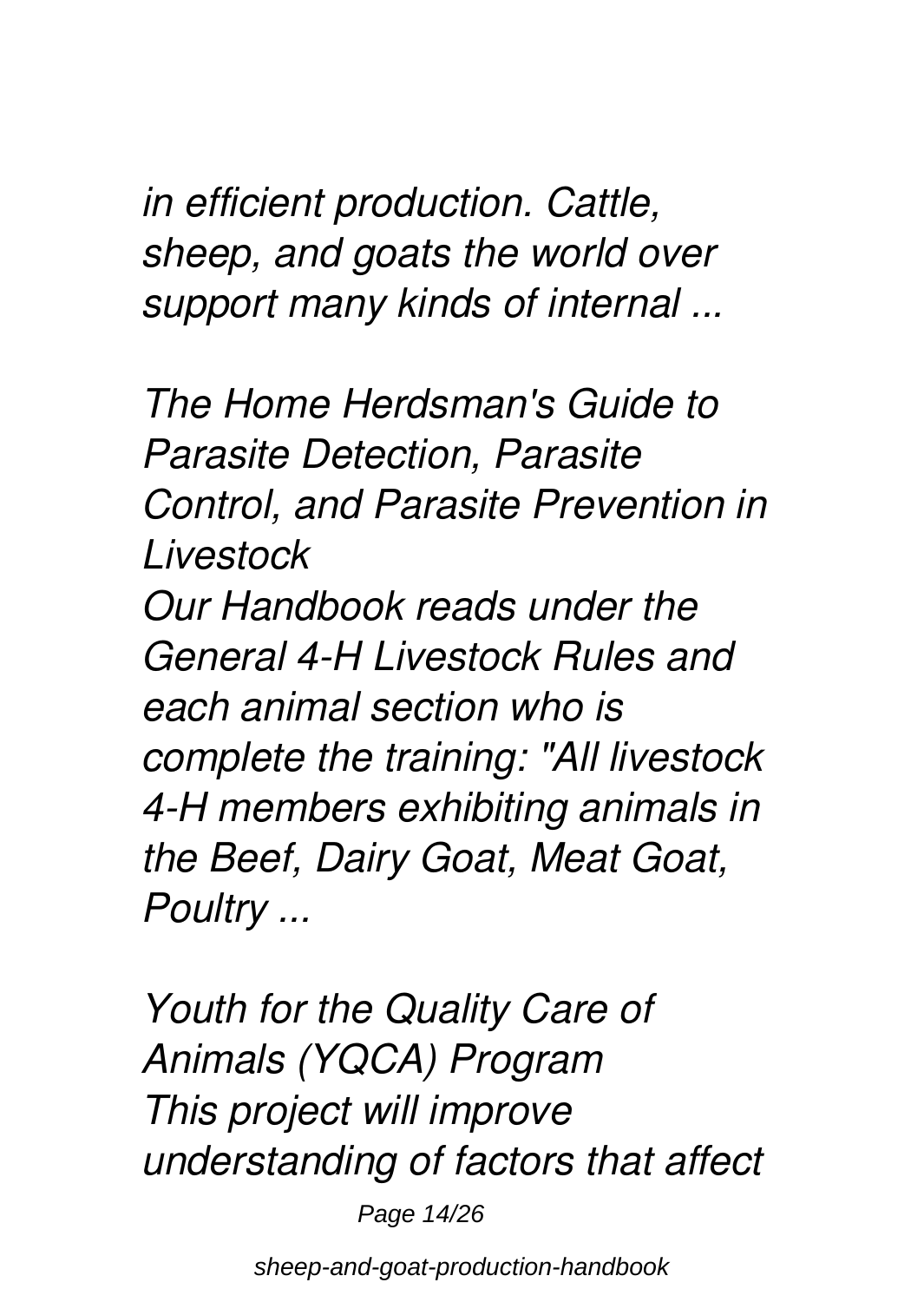*two major sources of gastrointestinal nematodes (GIN) responsible for parasitic infections in sheep: over-wintering of hypobiotic larvae ...*

*OSC Activity I.1 circa 3,500 BC: The domestication of animals, including goats, sheep, asses, cattle, pigs, horses, and dogs -- combined with the invention of the wheel and the development of irrigation -- has ...*

*Pet Timeline*

*Thus, the household system of pastoral production did not end when the Chinese Communists ... December when this area's forage is usually exhausted, returning with*

Page 15/26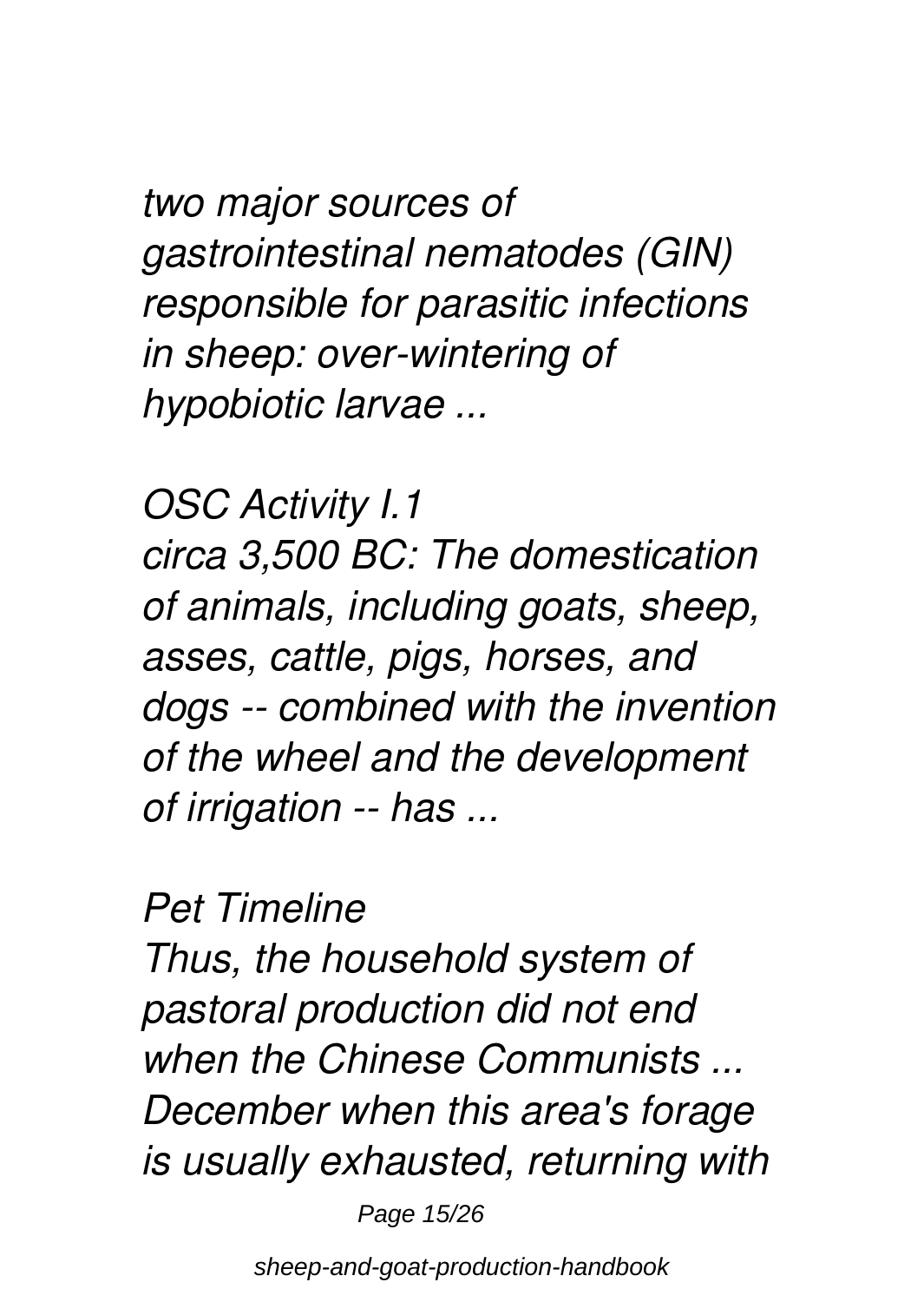*the sheep and goats to their ...*

*Change and Continuity in Nomadic Pastoralism on Both compounds can be distinguished from typical D 2 agonists, however, because they do not cause behavioral signs associated with activation of either normosensitive or supersensitive ...*

*Interactions of the Novel Antipsychotic Aripiprazole (OPC-14597) with Dopamine and Serotonin Receptor Subtypes In contrast, the rearing of farm animals today is dominated by industrialized facilities (commonly referred to as "factory farms") that maximize profits by treating animals*

Page 16/26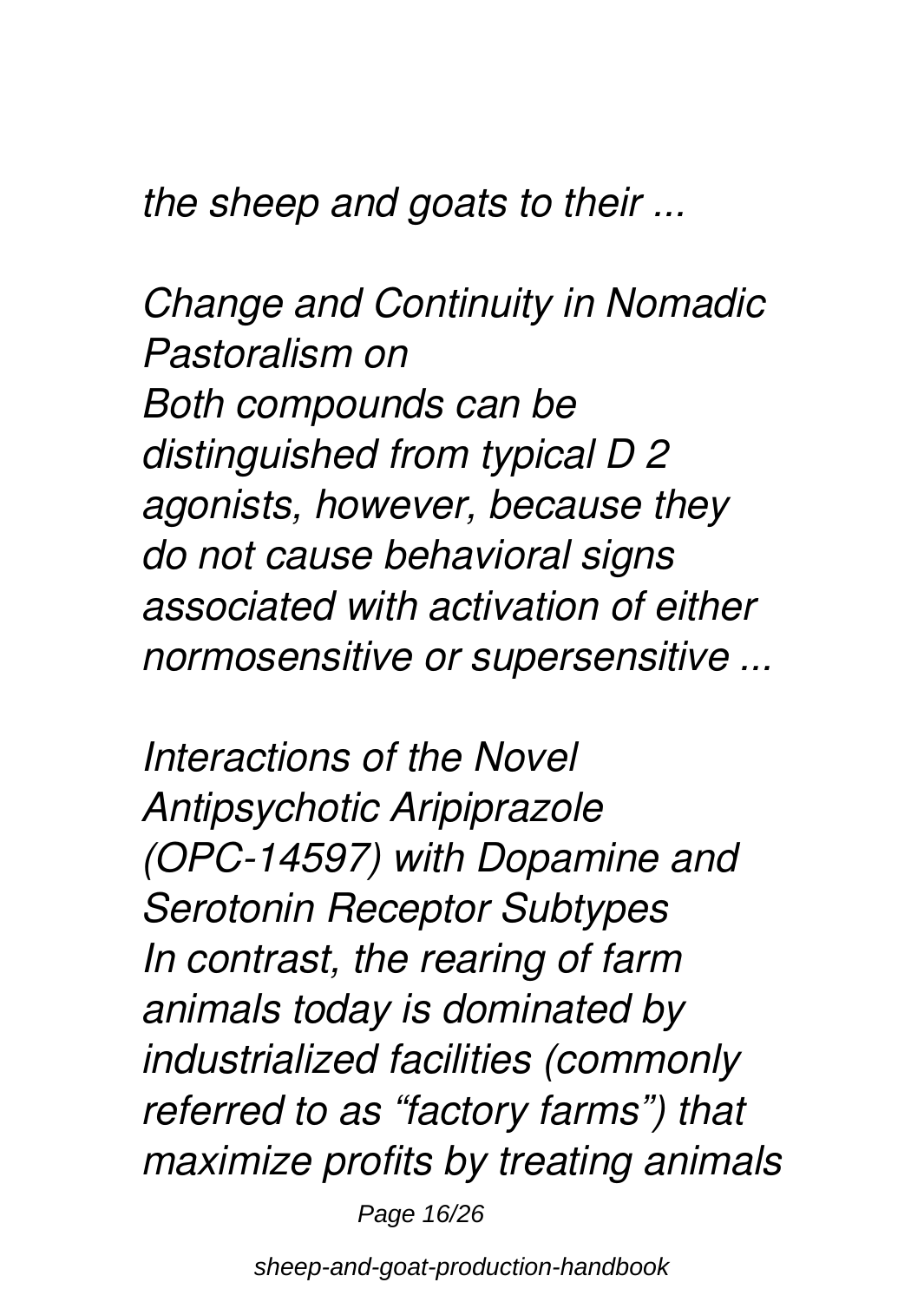*not as sentient creatures, ...*

#### *Farm Animals*

*This excerpt focuses on efforts by Serbian herders to bring a breed of heritage sheep back from the verge ... lies in combining farming, food production and tourism services.*

*Bringing Heritage Sheep Back From the Brink of Extinction "Whenever I took a decision, or adopted an alternative, it was after studying every relevant factor. . . geography, tribal structure, religion, social customs ...*

*Agribusiness Development Teams (ADT) in Afghanistan Handbook 1 Wake Forest School of Medicine,*

Page 17/26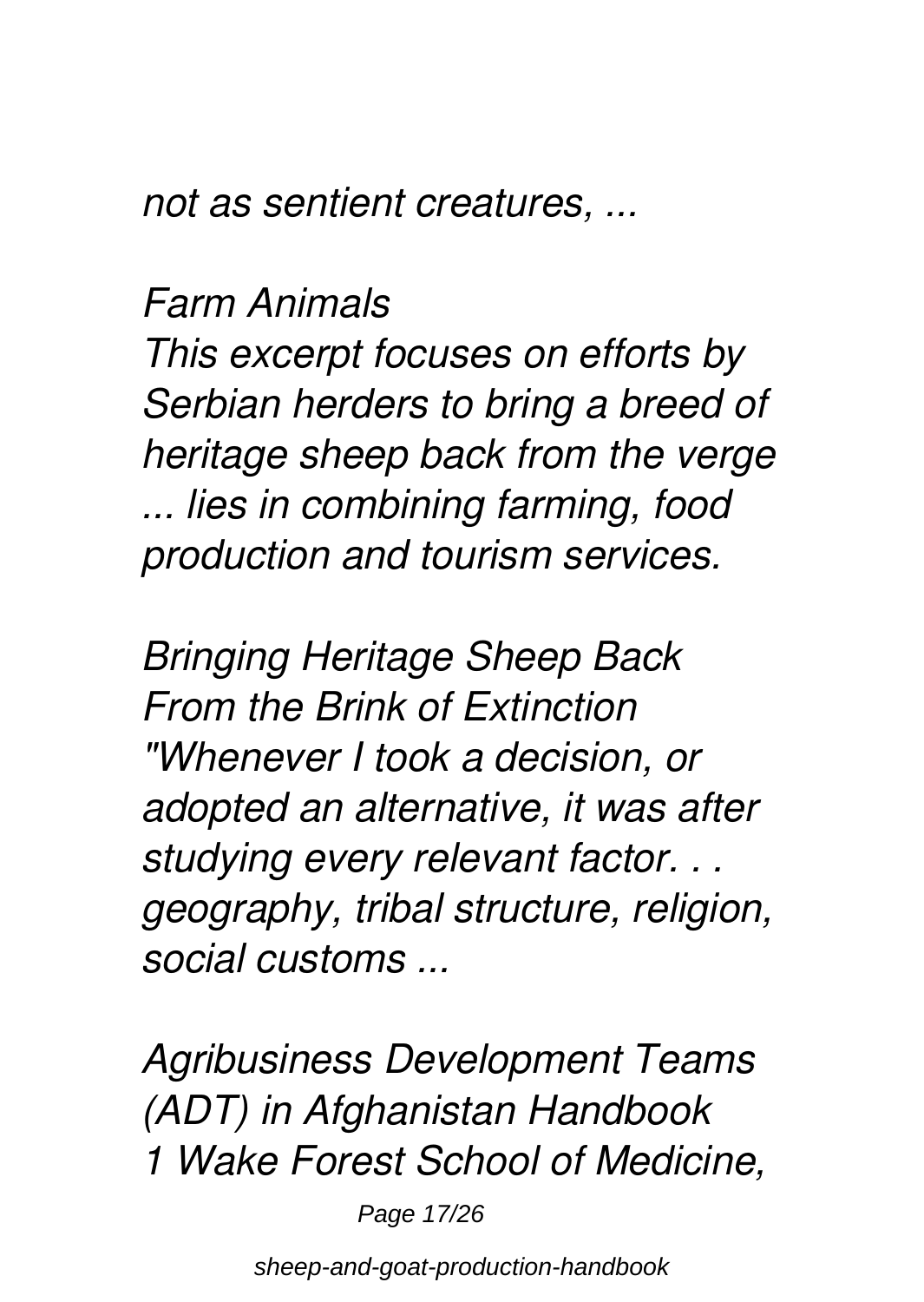*Wake Forest Institute for Regenerative Medicine, Winston-Salem, NC 27101, USA. 2 United States Army Medical Research Institute of Chemical Defense, Aberdeen Proving ...*

*Neuronal delivery of antibodies has therapeutic effects in animal models of botulism No Added Hormones/No Hormones Administered (eggs, chicken, turkey, goose, duck, pork, bison, veal) The federal government prohibits the use of hormones in the production of poultry ... for ruminants ...*

*A Consumer's Guide to Food Labels and Animal Welfare*

Page 18/26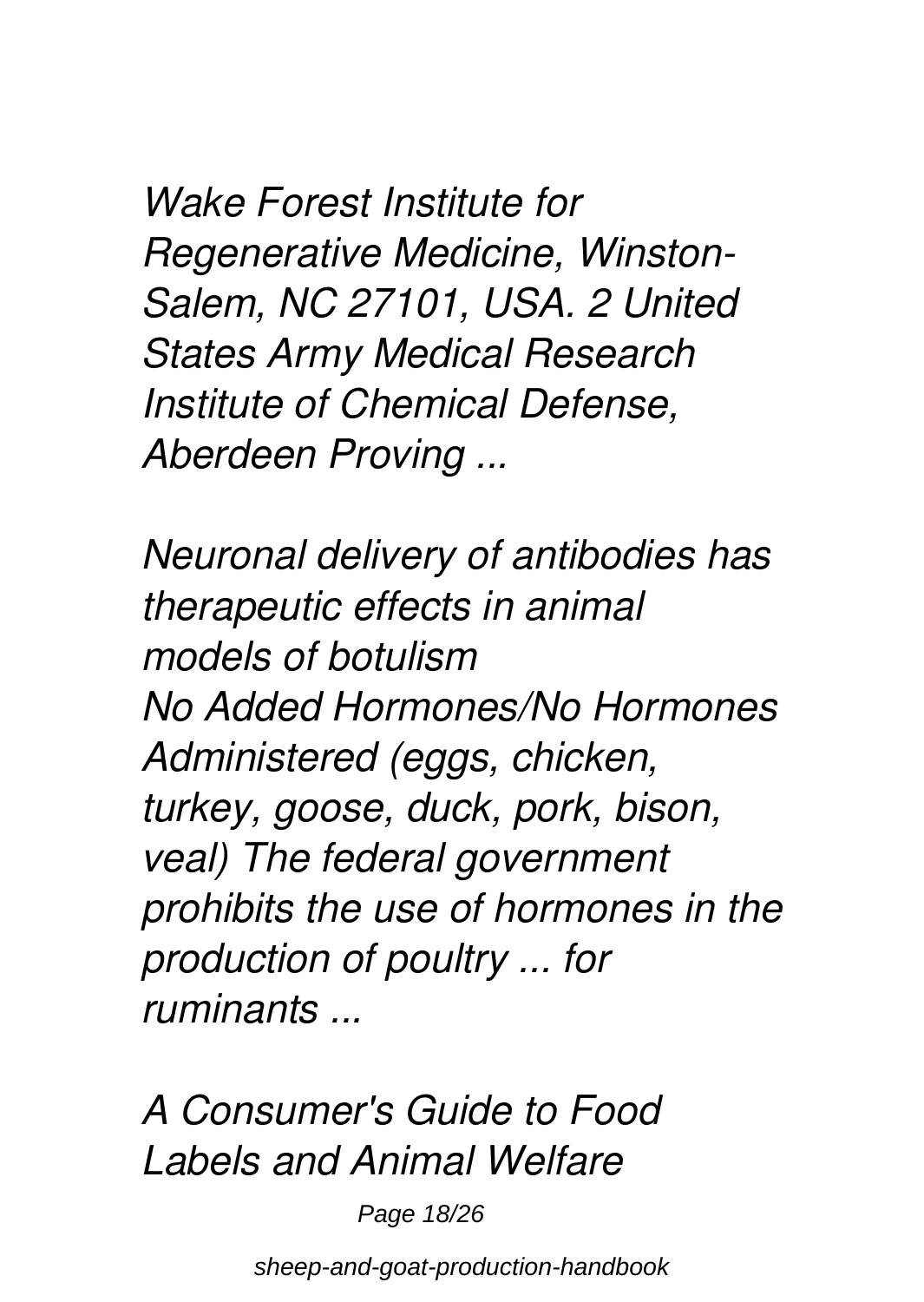*With various colleagues, I have explored the material correlates and decision-making contexts of such practices as cereal irrigation, manuring and weeding of crops, training of draught cattle, milking ...*

*Professor Paul Halstead The following non-merit parks and recreation job opportunities are now available. Please note that these positions generally do not have fringe benefits such as leave, health insurance or retirement, ...*

*Non-Merit - Misc Parks and Rec Learn more about these risks in the Margin Handbook. The information contained in this communication is provided for general informational*

Page 19/26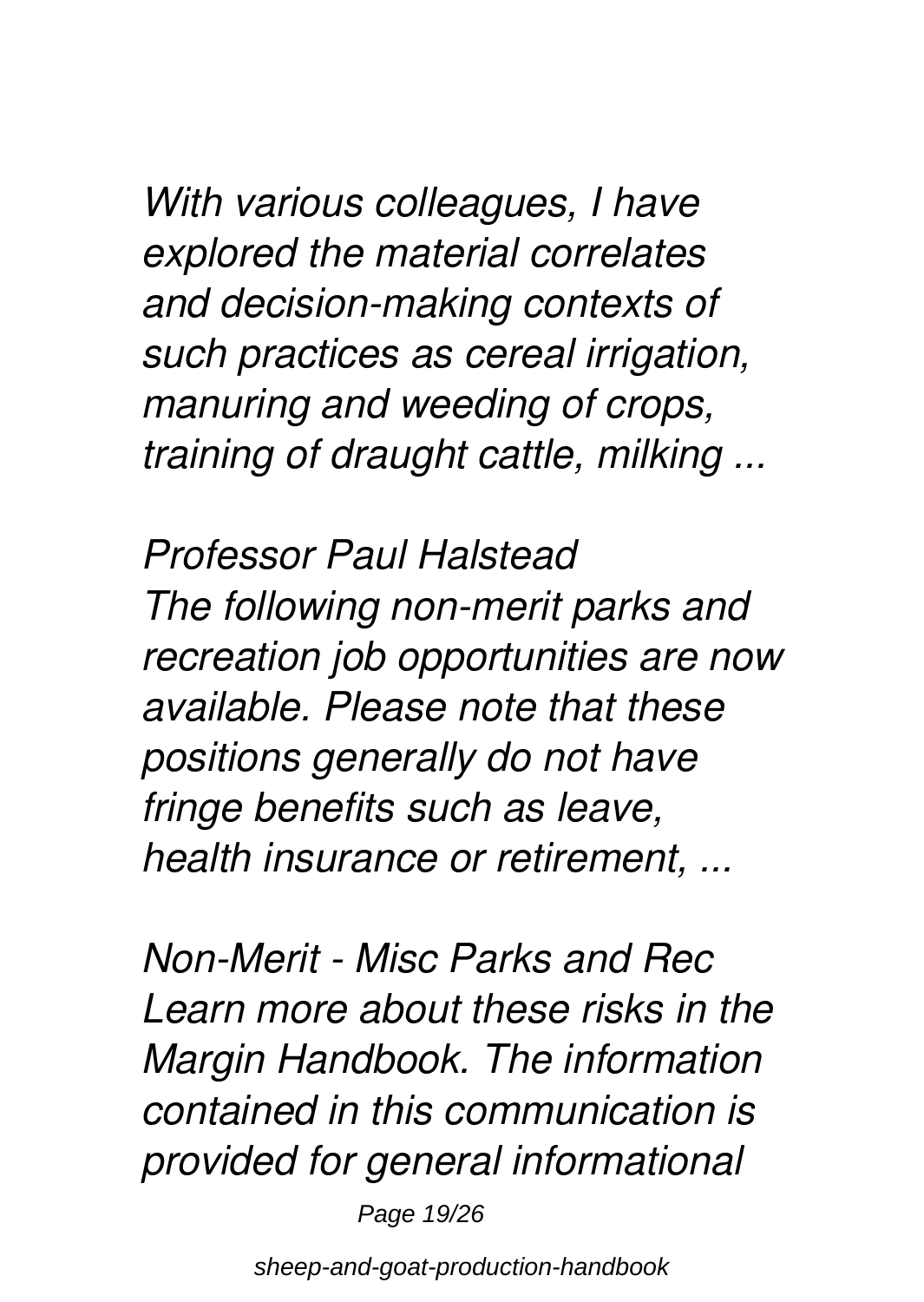*purposes only, and should not be construed as investment ...*

*Wealthfront Speeds Up Money Movement from the Wealthfront Cash Account The DMV Colorado Driver Handbook clearly states that slower ... Even the Holy Bible exhorts us to put goats on the left and sheep on the right. Yet, despite all these earthly and heavenly warnings ...*

*Opinion | Kim McGahey: Get out of the left lane!*

*In detail, whales can be affected by a wide range of naturally occurring endo- and ectoparasites, most of which are highly pathogenic 10. Furthermore, several parasites*

Page 20/26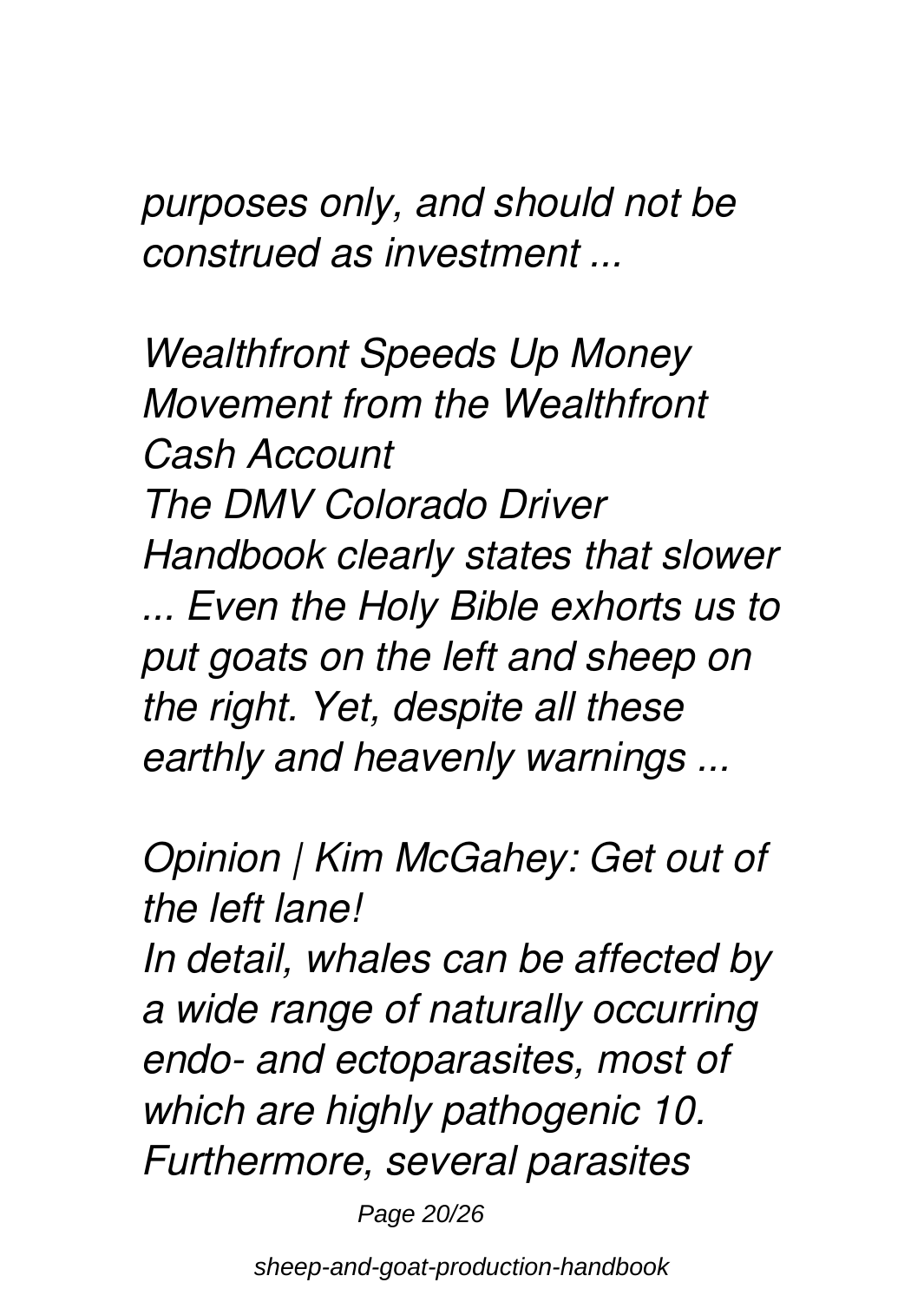#### *species have gained ...*

No Added Hormones/No Hormones Administered (eggs, chicken, turkey, goose, duck, pork, bison, veal) The federal government prohibits the use of hormones in the production of poultry ... for ruminants ... In detail, whales can be affected by a wide range of naturally occurring endo- and ectoparasites, most of which are highly pathogenic 10. Furthermore, several

Page 21/26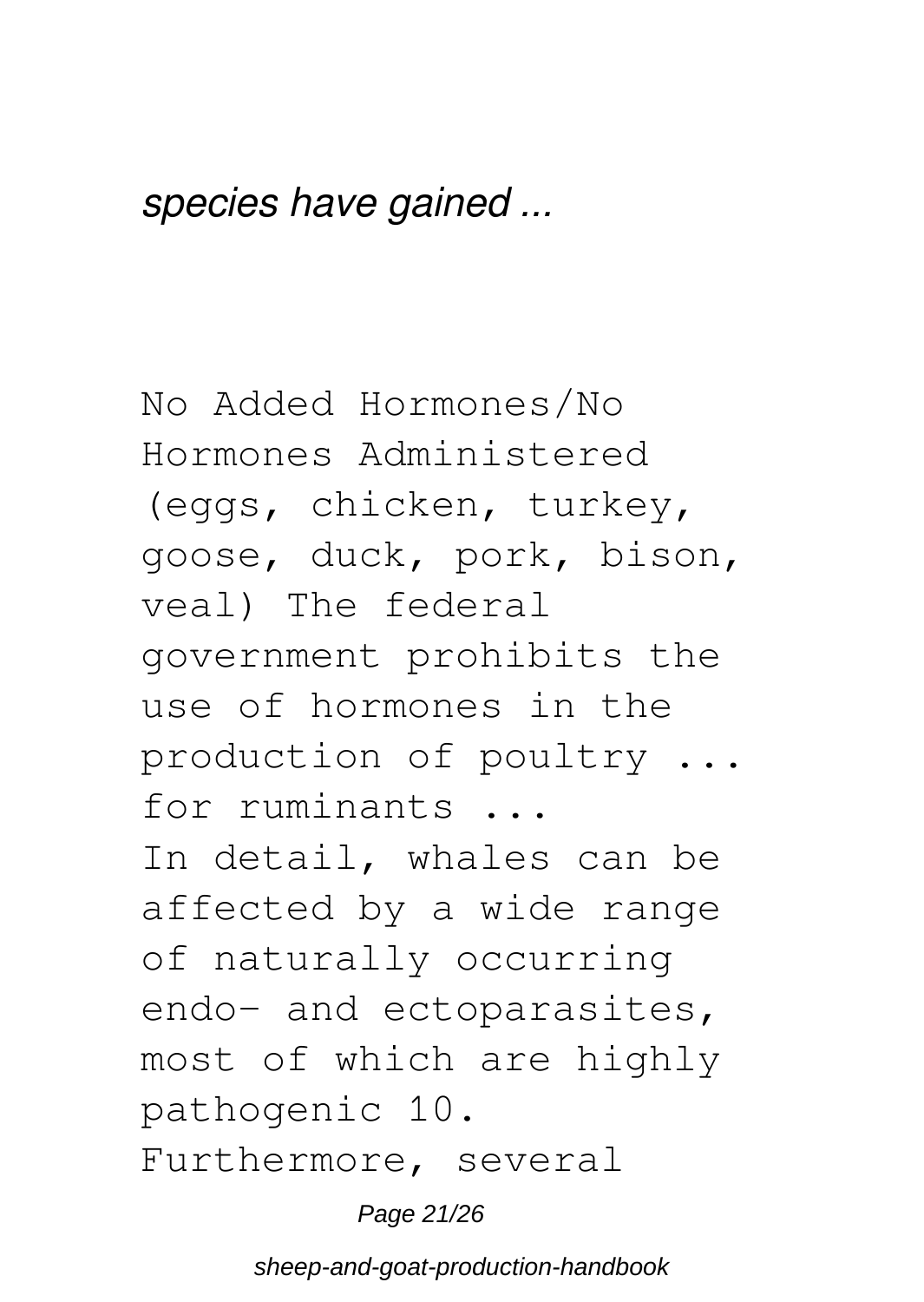parasites species have gained ...

**Sheep And Goat Production Handbook Non-Merit - Misc Parks and Rec**

**Neuronal delivery of antibodies has therapeutic effects in animal models of botulism The following non-merit parks and recreation job opportunities are now available. Please note that these positions generally do not have fringe benefits such as**

Page 22/26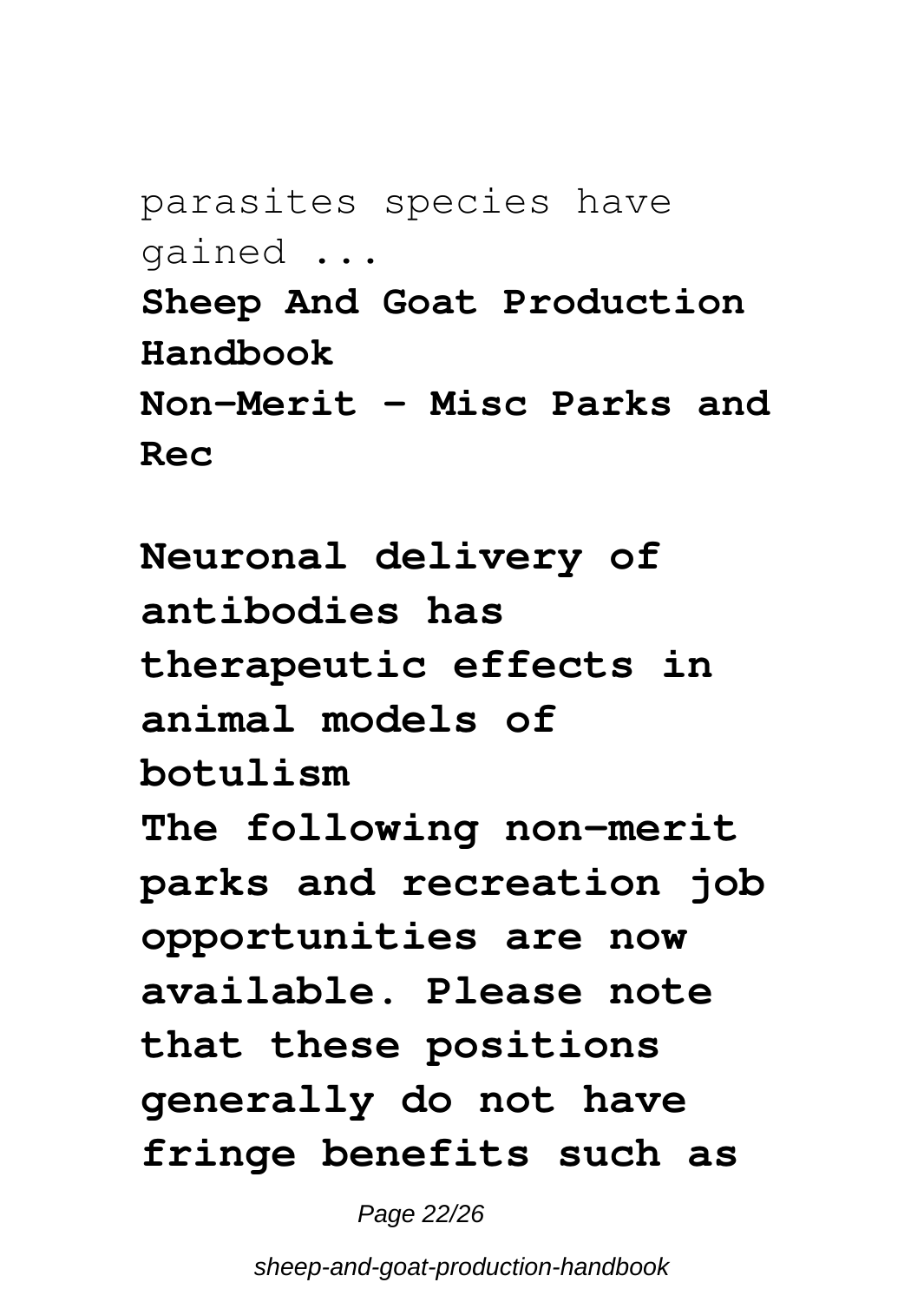**leave, health insurance or retirement, ... This excerpt focuses on efforts by Serbian herders to bring a breed of heritage sheep back from the verge ... lies in combining farming, food production and tourism services. Lameness in Small Ruminants**

# **Opinion | Kim McGahey: Get out of the left lane!**

## **The Benefits of Raising Goats**

A new handbook precisely designed to explain ... by internal parasites in disease conditions and in efficient Page 23/26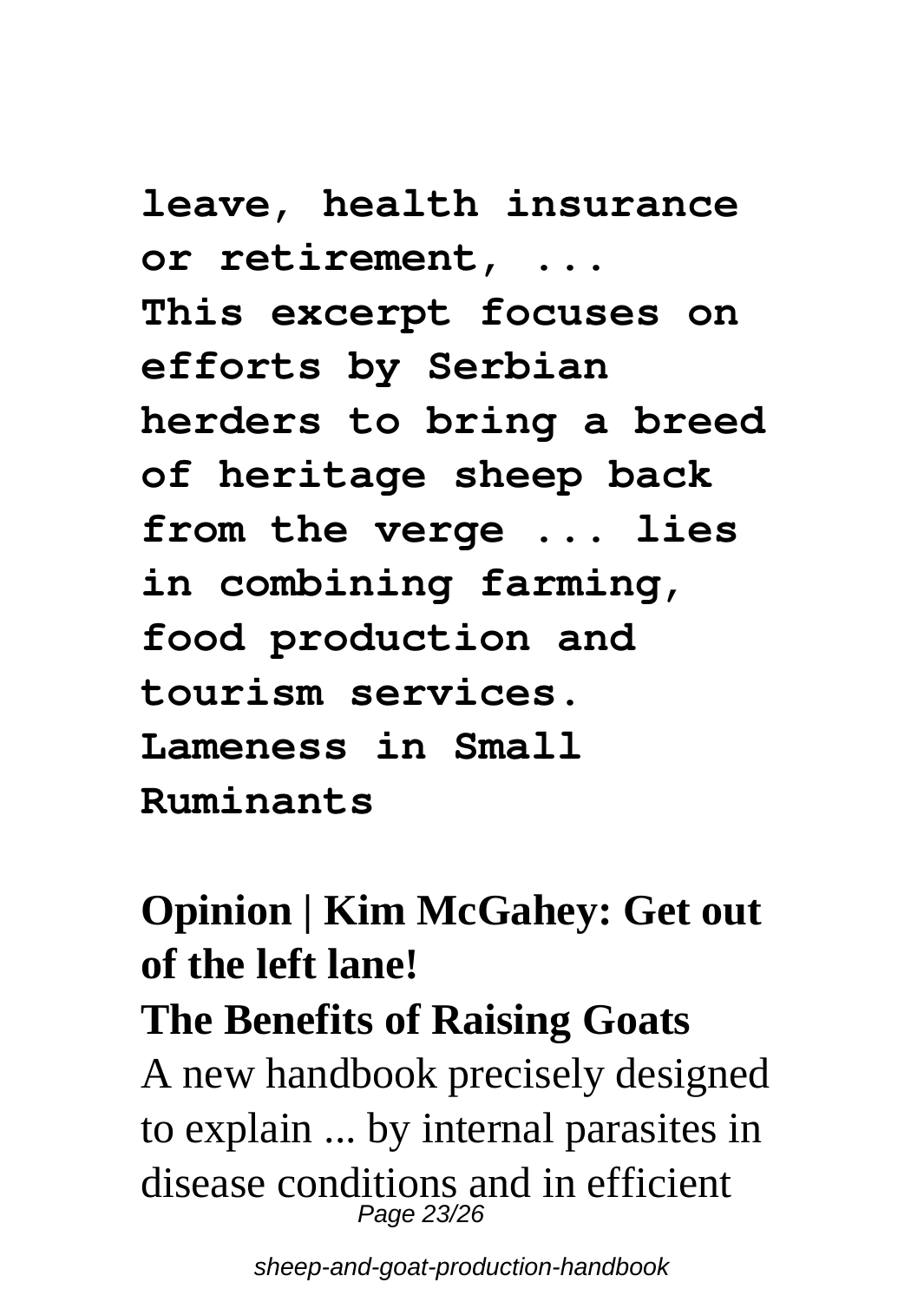production. Cattle, sheep, and goats the world over support many kinds of internal ...

**Interactions of the Novel Antipsychotic Aripiprazole (OPC-14597) with Dopamine and Serotonin Receptor Subtypes**

*Farm Animals In contrast, the rearing of farm animals today is dominated by industrialized facilities (commonly referred to as "factory farms") that maximize profits by treating animals not as sentient creatures, ...*

*Wealthfront Speeds Up Money*

Page 24/26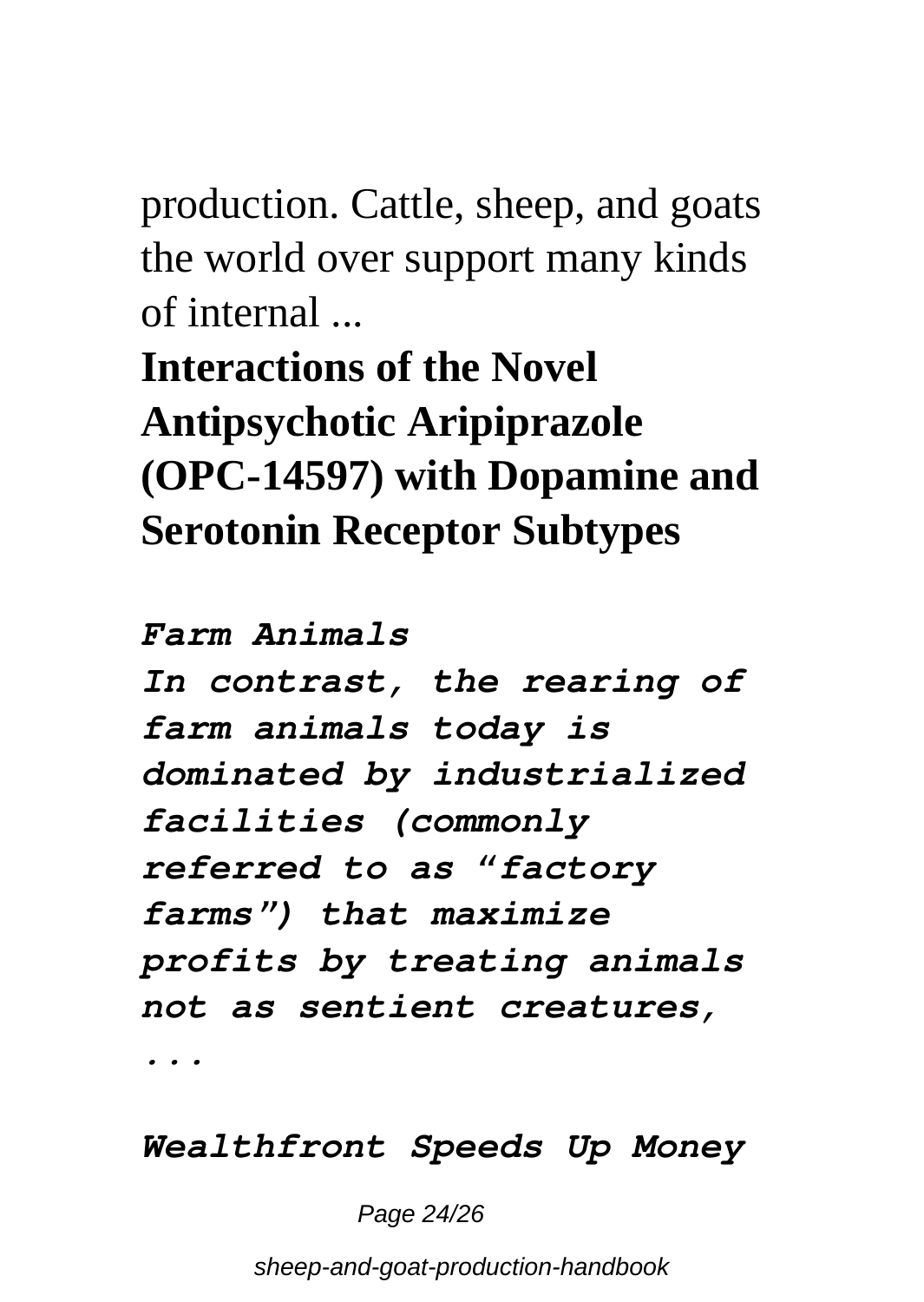#### *Movement from the Wealthfront Cash Account*

*The Home Herdsman's Guide to Parasite Detection, Parasite Control, and Parasite Prevention in Livestock Lameness in sheep and goats remains a significant source of morbidity and economic losses in North American flocks and herds. Lameness creates a marked and persistent negative impact on fertility, ...*

*Learn more about these risks in the Margin Handbook. The information contained in this communication is provided for general informational purposes*

Page 25/26